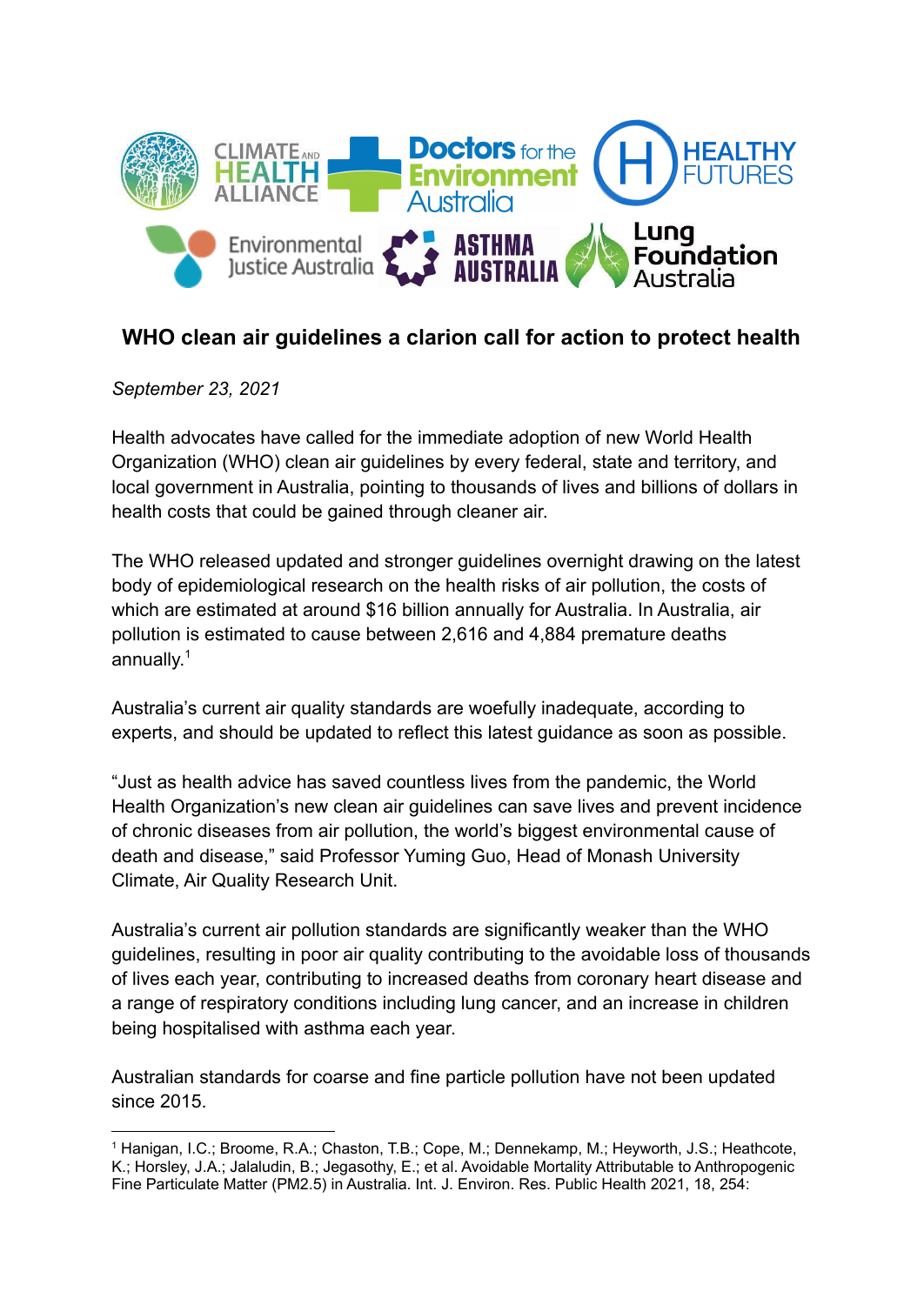"We need health-based pollution laws. Australia ought to update its ambient air standards to reflect health-based ambient air quality standards such as those determined by the WHO," said Bronya Lipski, solicitor at Environmental Justice Australia.

"Each state and territory has the legal power to make health-based pollution standards, regardless of the national standard", Ms Lipski said.

"People with asthma are the canaries in the coalmine when it comes to air pollution and the impact on them can be immediate, ranging from respiratory symptoms to asthma flare ups which result in hospitalisation and even death," said Asthma Australia CEO Michele Goldman.

"We welcome the strengthened WHO guidelines and call on Australian governments to enact stronger air quality standards to protect people with asthma."

"We know that air quality greatly influences lung function, and currently there are 7 million Australians living with a lung condition which can be worsened or caused by poor air quality," said Lung Foundation CEO Mark Brooke.

"Lung conditions have a marked effect on people's ability to enjoy life, be active, be productive and realize their full potential, so we encourage action that will protect health."

Research published in the Australian and NZ Journal of Public Health showed that a 25% reduction in exposure to nitrogen dioxide, a gaseous irritant, from current values across NSW would lead to between 2597 and 12,286 fewer children developing asthma in that state. $2$ 

Epidemiologist and spokesperson for Doctors for the Environment Australia, Dr Ben Ewald said the WHO guidelines would provide even greater benefits from reduced exposure to nitrogen dioxide.

"Nationally, the prevalence of thousands of asthma cases in Australia could be prevented every year by meeting the new WHO guidelines, which would significantly reduce harms caused by motor vehicles and electricity generation," Dr Ewald said.

"The good news is that by tackling air pollution, we can not only protect health now but reduce the causes of climate change."

<sup>2</sup> Aust NZ J Public Health. 2021; 45:400-2; doi: 10.1111/1753-6405.13111